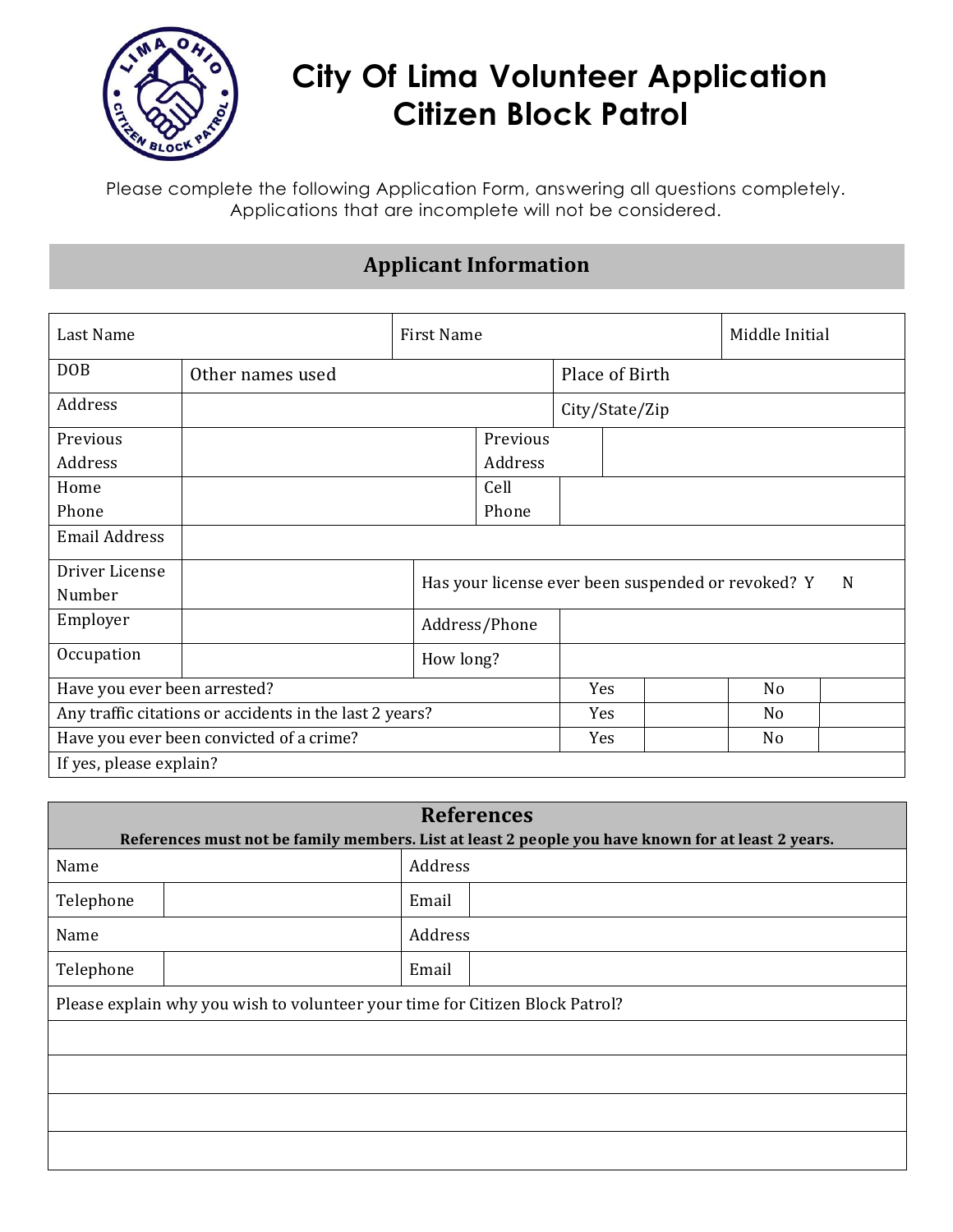Is there a Community Policing Substation in your neighborhood? If so where?

Is there a Neighborhood Association in your area and are you a member?

**Circle what you are most interested in: Block Watch Block Patrol School Patrol**

#### **Citizen Block Patrol Agreement**

**Carefully read each statement below and initial. Sign and date the bottom.**

I understand that the following terms of participation are designed with the safety of all Block Patrol volunteers in mind, and that any violation of these terms will result in my removal from the Citizen Block Patrol.

I understand that I have a right to consult with an attorney prior to executing this agreement and liability release.

I understand that I am never to carry, conceal, or use any type of weapon-like object while with the Block Patrol. This includes any item that could be used to inflict pain or injury to persons or animals.

I agree to attend all required training sessions for voluntary participation in the Citizen Block Patrol.

I agree to make every effort to attend the Quarterly Citizen Block Patrol Meetings.

I understand and accept that there are potential risks to voluntarily participating in the Citizen Block Patrol, and I will do everything I can to minimize these risks to myself and others.

I hereby agree to hold harmless and release the City of Lima, including any of its departments, divisions, officers, officials, employees, and agents, of all demands, actions, damages, and causes of action whatsoever arisng or resulting from my participation in the Citizen Block Patrol.

I hereby declare that the terms of this agreement have been provided and fully explained, and that I understand them. I have freely and voluntarily entered into this agreement and liability release with the City of Lima.

I agree to fully comply with all rules, regulations, policies, and instructions given to me during Citizen Block Patrol orientation, training, actions, or functions.

| Printed<br>Name | Signature |  |
|-----------------|-----------|--|
| Date            |           |  |